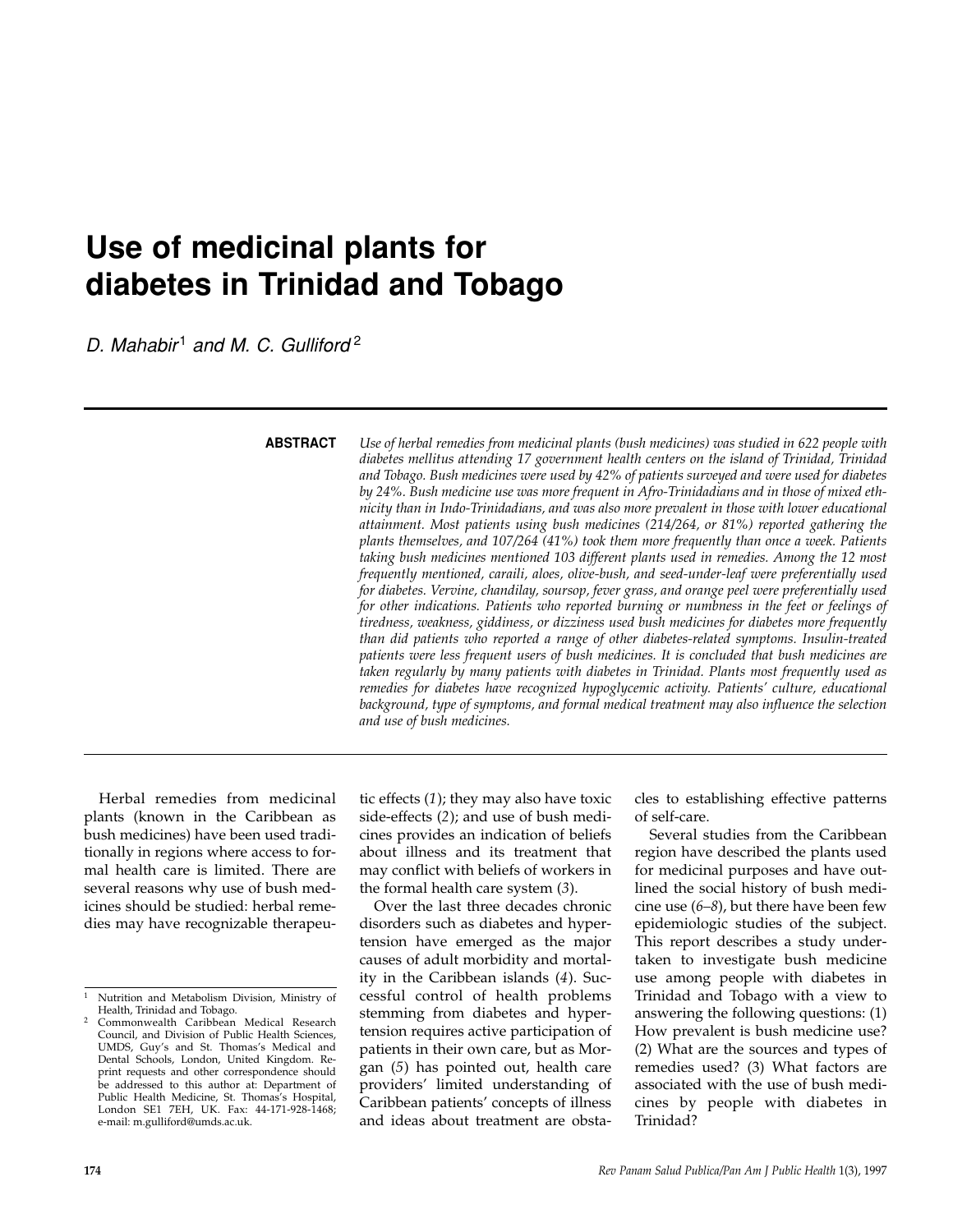### **Subjects**

Trinidad and Tobago provides primary medical services through a network of just over 100 health centers. Two health centers from each of eight administrative counties on the island of Trinidad were randomly selected. One health center was replaced by the outpatient clinic of a small district hospital nearby, because the latter was known to draw its patients from a wide area in the more remote eastern part of the island. One health center had a small number of attenders with diabetes, so another health center was added to the sample from that county. At each health center, patients attending the clinic for adults were selected for the survey. In most instances, these subjects were attending a designated "chronic disease clinic," but a few health centers had "health office" clinics for adult attenders with any type of medical complaint. Within each health center, subjects with diabetes were randomly sampled by using the numbers they were assigned when they queued for consultation. The aim was to interview at least 38 patients from each of the 17 health centers in order to achieve a total sample size of at least 600.

## **Data collection**

Subjects were interviewed by nutritionists who were staff members of the Ministry of Health's Nutrition Division and who usually worked in the health center environment. The questionnaire was written in standard English. Interviewers were instructed that it was acceptable to rephrase the questions in Trinidadian vernacular but not to prompt replies. The following questions were included concerning the use of bush medicines:

- "Many people in Trinidad use bush medicines; do you use bush medicines?"
- "Do you use bush medicines for your diabetes?"
- "Where do you get bush medicines?"
- "How often do you use bush medicines?"
- "What plants do you use for bush medicines?"

The last question was open-ended and allowed for up to six responses. When possible, specific plants were identified from standard reference works, particularly the studies by Seaforth et al. (*6*) and Ayensu (*7*).

Additional data were obtained by interview concerning patients' age, gender, self-reported ethnic group, and educational attainment. For analysis these variables were reduced to the following categories: age group (≤44; 45–54; 55–64; 65–74; ≥75 years); gender (male, female); self-reported ethnic group (Afro-Trinidadian, Indo-Trinidadian, mixed); and educational attainment (no schooling; primary; secondary or higher; not known).

Data on patient symptoms were obtained in response to two openended questions and several closed questions concerning specific diabetesrelated symptoms. In the open-ended questions, subjects were asked to respond to the following: "Tell me the one problem from diabetes that troubles you most," and "Tell me five other problems from diabetes that trouble you." Responses were coded into broad groups. The most frequent spontaneously mentioned complaints were of foot problems, difficulty sleeping, eye problems, itching, pain, thirst and polyuria, sex problems, tiredness, weakness, giddiness, and dizziness. The last four symptoms were combined because they seemed to represent similar concepts. The closedended questions pertained to the presence or absence of itching, polyuria, difficulty with eyesight, past history of foot ulceration, and burning or numbness in the feet.

Information on drug treatments being administered for diabetes was taken from clinical notes on each patient. These treatments included insulin, sulfonylurea drugs, metformin, or a combination of sulfonylurea drugs and metformin.

Univariate analyses were performed by cross-tabulation and estimation of chi-square statistics. Multiple logistic regression analyses were performed to explore possible associations of bush medicine use for diabetes with explanatory variables (*9*). A single stepwise regression with backwards elimination was performed to identify any symptom or treatment variable independently associated with bush medicine use for diabetes after adjusting for age, gender, ethnicity, and educational attainment.

#### **RESULTS**

Interviews were completed for 627 subjects. Two subjects with missing age information and three identified as white or Chinese were excluded, so data were analyzed from 622 interviews. Interview data were obtained from 204 men and 418 women.

Table 1 shows frequency of bush medicine use according to ethnic group. Overall, 264 out of 622 patients, or 42%, reported using bush medicines. Bush medicine use was more frequent among Afro-Trinidadians and persons of mixed ethnicity than among Indo-Trinidadians. Among bush medicine users, 152/264 (58%) reported taking bush medicines for diabetes; use for diabetes tended to be higher among Indo-Trinidadians  $(74/119)$ , or  $62\%$ ) than among Afro-Trinidadians (52/97, or 54%), but the difference was not statistically significant. Most patients reported collecting their own medicinal plants (214/264, or 81%) and a few were supplied with bush medicines by friends or relatives, but little use was made of herbal shops, herbalists, or bush medicine doctors. Bush medicines were used at least every week by 107/264, or 41% of patients surveyed. The frequency of bush medicine use was not clear for 56/264 (21%) of users, possibly because they only took bush medicines when specific (and perhaps selflimiting) illnesses were experienced.

The associations of bush medicine use for diabetes with social and demographic characteristics are shown in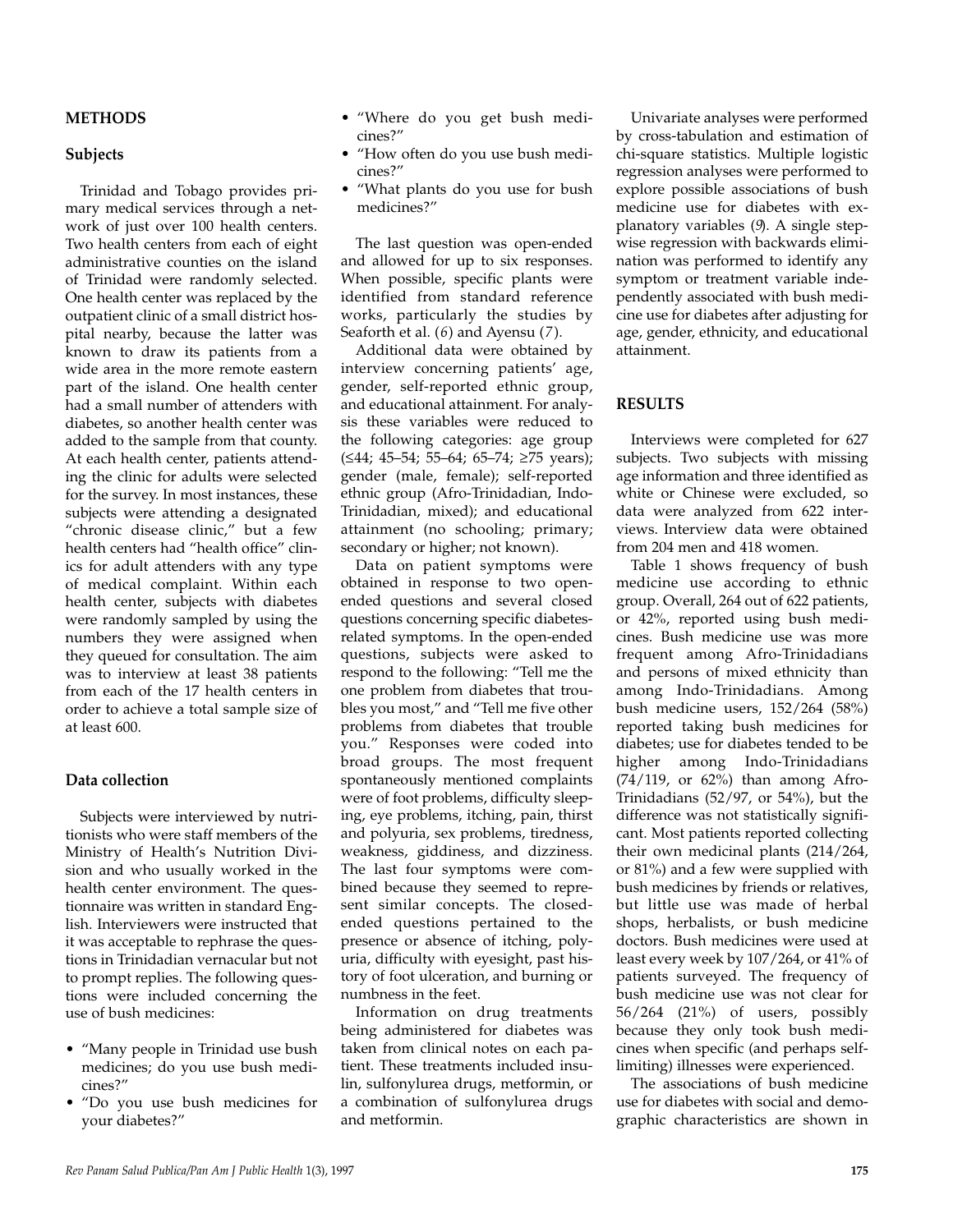#### **TABLE 1. Use of bush medicines according to ethnic group**

|                                                                                                                                                          | Afro-<br>Trinidadian<br>$(n = 188)$                | Indo-<br>Trinidadian<br>$(n = 333)$                 | Mixed<br>$(n = 101)$                          |  |
|----------------------------------------------------------------------------------------------------------------------------------------------------------|----------------------------------------------------|-----------------------------------------------------|-----------------------------------------------|--|
|                                                                                                                                                          | No. (%)                                            | No. (%)                                             | No. (%)                                       |  |
| Do you use bush medicines? (yes) <sup>a</sup>                                                                                                            | 97 (52)                                            | 119 (36)                                            | 48 (48)                                       |  |
| Do you use bush medicines<br>for diabetes? (yes) <sup>a</sup>                                                                                            | 52 (28)                                            | 74 (22)                                             | 26 (26)                                       |  |
| Where do you get bush medicine? <sup>b</sup><br>Collect own<br>Friend or relative<br>Herbal shop<br>Bush medicine doctor<br>Other/not known              | 81 (84)<br>6(6)<br>2(2)<br>0(0)<br>8(8)            | 89 (75)<br>9(8)<br>5(4)<br>1(1)<br>15 (13)          | 44 (92)<br>2(4)<br>0(0)<br>0(0)<br>2(4)       |  |
| How often do you take bush medicine? <sup>b</sup><br>Every day<br>More than once a week<br>More than once a month<br>Less than once a month<br>Not known | 16 (17)<br>30(31)<br>18 (19)<br>15 (15)<br>18 (19) | 11 $(9)$<br>24 (20)<br>27(23)<br>24 (20)<br>33 (28) | 10 (21)<br>16 (33)<br>9(19)<br>8(17)<br>5(10) |  |

<sup>a</sup> Percentages are of total number in that ethnic group.

<sup>b</sup> Percentages are of all bush medicine users in that ethnic group.

Table 2. There was no increase in bush medicine use with age, and gender differences were not significant. As indicated above, their use for diabetes was more frequently reported by Afro-Trinidadians and persons of mixed ethnicity than by Indo-Trinidadians. Among those with secondary education 13% reported using bush medicines for diabetes, compared with 25% of those with primary school education and 26% of those with no schooling. Inclusion of health center of attendance or electoral ward of residence in regression models did not identify significant geographical variation in bush medicine use within Trinidad. Significantly higher use of bush medicines for diabetes was found in patients who responded positively to the question "Do you have burning or numbness in your feet" ( $P = 0.009$ ) and by patients who included the symptoms tiredness, weakness, giddiness, or dizziness in their spontaneous complaints  $(P =$ 0.011). Fewer patients being treated with insulin used bush medicines than patients not taking insulin.

A list of the plants used for bush medicines is given in Appendix 1. Overall, 264 bush medicine users men-

tioned 103 different plants incorporated in remedies. Plants selected as bush medicines included some commonly consumed in food or drink, for example, caraili (bitter gourd) and mauby. Others, such as vervine, chandilay, fever grass, and periwinkle, were more specifically recognizable as medicinal plants. Table 3 lists the 12 most frequently mentioned plants and shows their frequency of use for diabetes or for other indications. Caraili, aloes, olive-bush, and seed-under-leaf tended to be used preferentially for diabetes, while vervine, chandilay, soursop, fever grass, and orange peel tended to be employed for other indications. There were minor variations in the prevalence of use of different plants among the ethnic groups: vervine, olive-bush, and orange peel were less often used by Indo-Trinidadians.

## **DISCUSSION**

This survey showed that 22% to 28% (depending on ethnic group) of patients attending government health centers for diabetes in Trinidad were regular users of bush medicines. This

practice reflected an informal pattern of self-care that rarely involved practitioners of folk medicine. Selection of remedies was influenced by patients' ethnic group and educational background. The results suggested that the use of bush medicines is influenced by the type of symptoms experienced by the patient and by the type of formal treatment being received at the health centers. However, additional study would be required to explore these possibilities further. Use of remedies from medicinal plants has three main implications: such plants may have significant hypoglycemic effects; preparations from medicinal plants may also have toxic side-effects; and patients who use bush medicines may modify their use of and responses to formal treatments.

Bailey and Day (*1*) reviewed the hypoglycemic effects of medicinal plants and divided traditional remedies into three groups: those from which a reputedly hypoglycemic compound had been isolated; those reported to have a hypoglycemic effect but for which the nature of the active principle was not established; and those reputed to exert a hypoglycemic effect but for which the scientific evidence was equivocal. Among the plants used by the subjects in the present survey, caraili (*Momordica charantia*), aloe (*Aloe vera*), periwinkle (*Catharanthus roseus*), garlic (*Allium sativum*), and ginseng (*Panax ginseng*) have established hypoglycemic activity (*1*). Caraili (or bitter gourd) is particularly important because it is a commonly eaten vegetable and may be consumed in significant quantities. The hypoglycemic effects of extracts of *Momordica charantia* are well established, and the plant has been reported to cause hypoglycemia in a patient already taking sulfonylurea drugs to treat diabetes (*10–12*). Absent from this list of plants is ackee (*Blighia sapida*), whose unripe fruits cause hypoglycemia and are reported to be used to treat diabetes in Central America (*1*). The ackee tree is uncommon in Trinidad.

Toxic effects of herbal remedies used for diabetes have been reported. Heavy metal contamination has been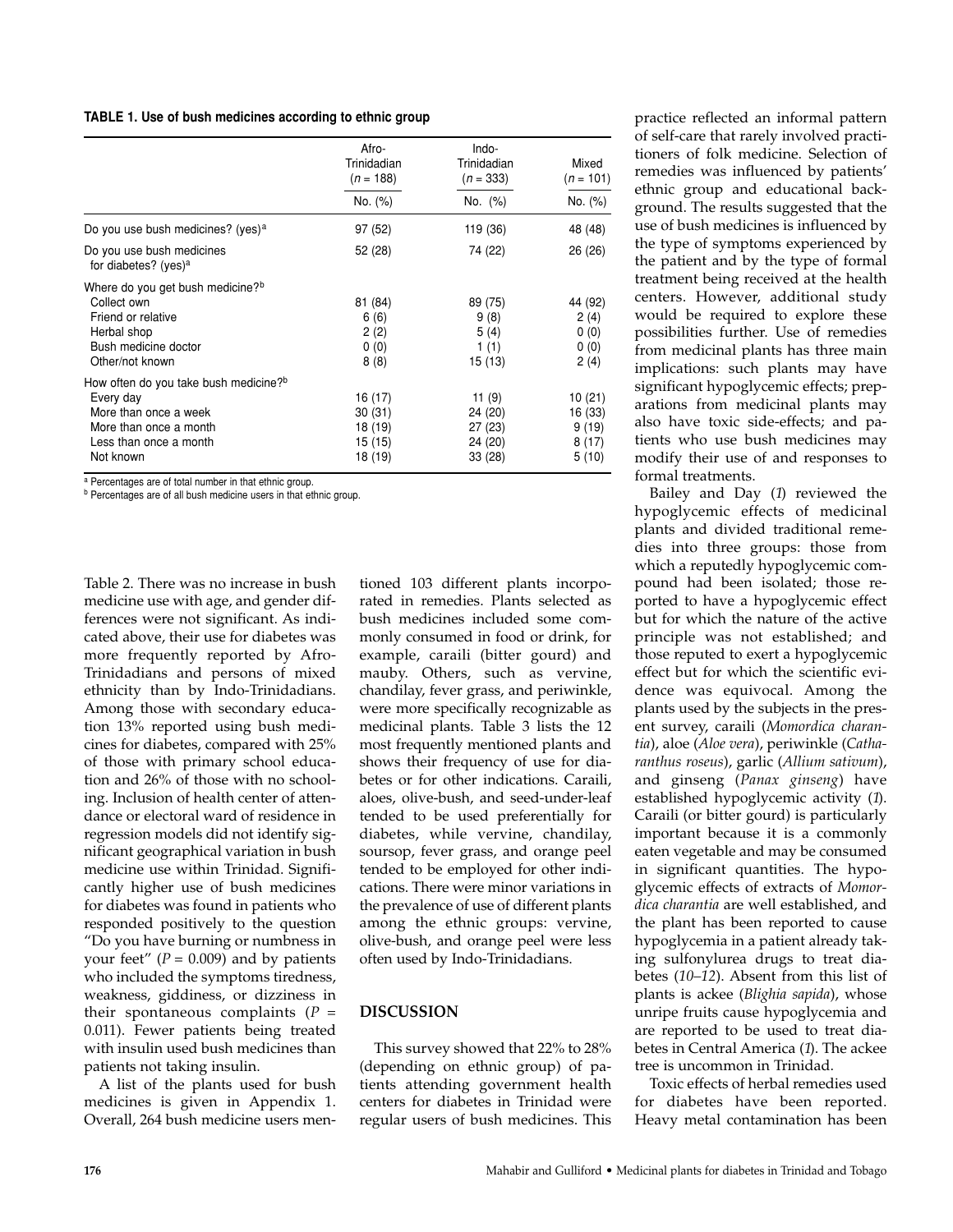| TABLE 2. Associations of social and demographic factors with use of bush medicine for dia- |  |
|--------------------------------------------------------------------------------------------|--|
| betes and logistic regression analyses of data                                             |  |

| Variable                                                                                            | Cases/total <sup>a</sup> (%)                            | OR (95% CI)                                                                              | Chi-square | $P$ value |
|-----------------------------------------------------------------------------------------------------|---------------------------------------------------------|------------------------------------------------------------------------------------------|------------|-----------|
| Age group (years)<br>$\leq 44$                                                                      | 14/69 (20)                                              | 1.00                                                                                     | 4.94       | 0.293     |
| 45 to 54<br>55 to 64<br>65 to 74<br>$\geq 75$                                                       | 39/143 (27)<br>51/191 (27)<br>32/148 (22)<br>16/71 (23) | 1.20 (0.58 to 2.49)<br>1.05 (0.51 to 2.15)<br>0.70 (0.32 to 1.50)<br>0.67 (0.28 to 1.62) |            |           |
| Gender<br>Male<br>Female                                                                            | 46/204 (23)<br>106/418 (25)                             | 1.00<br>0.97 (0.63 to 1.47)                                                              | 0.03       | 0.872     |
| Ethnic group<br>Afro-Trinidadian<br>Indo-Trinidadian<br>Mixed                                       | 52/188 (28)<br>74/333 (22)<br>26/101 (26)               | 1.00<br>0.55 (0.34 to 0.87)<br>$0.90$ (0.51 to 1.60)                                     | 7.14       | 0.028     |
| Educational attainment<br>Secondary schooling or higher<br>Primary school<br>No school<br>Not known | 9/68(13)<br>117/462 (25)<br>21/82 (26)<br>5/10(50)      | 1.00<br>2.22 (1.02 to 4.80)<br>2.68 (1.02 to 7.07)<br>6.74 (1.53 to 29.7)                | 8.05       | 0.045     |
| Burning or numbness in feet:<br><b>No</b><br>Yes                                                    | 51/272 (19)<br>101/350 (29)                             | 1.00<br>1.70 (1.14 to 2.55)                                                              | 6.91       | 0.009     |
| Spontaneous complaints include<br>tiredness, giddiness, weakness,<br>or dizziness:<br>No<br>Yes     | 85/407 (21)<br>67/215 (31)                              | 1.00<br>1.66 (1.12 to 2.46)                                                              | 6.40       | 0.011     |
| Insulin treatment:<br>No<br>Yes                                                                     | 139/534 (26)<br>13/88 (15)                              | 1.00<br>0.51 (0.27 to 0.96)                                                              | 4.81       | 0.028     |

<sup>a</sup> Users of bush medicine for diabetes/total number of survey participants in the category.

#### **TABLE 3. Comparison of use of 12 most frequently mentioned plants for diabetes or for other indications**

|                 | Persons using<br>plant as bush<br>medicine for<br>diabetes ( $n = 152$ ) | Persons<br>using plant as<br>bush medicine.<br>but not for<br>diabetes $(n = 112)$ | Chi-               |
|-----------------|--------------------------------------------------------------------------|------------------------------------------------------------------------------------|--------------------|
| Plant           | No. (%)                                                                  | No. (%)                                                                            | square             |
| Caraili         | 43 (28)                                                                  | 12(11)                                                                             | 12.08a             |
| Vervine         | 12(8)                                                                    | 20(18)                                                                             | 6.01 <sup>b</sup>  |
| Aloes           | 23(15)                                                                   | 6(5)                                                                               | 6.30 <sup>a</sup>  |
| Zebapique       | 20(13)                                                                   | 7(6)                                                                               | 3.35               |
| Chandilay       | 7(5)                                                                     | 15(13)                                                                             | 6.52 <sup>b</sup>  |
| Soursop (leaf)  | 5(3)                                                                     | 16 (14)                                                                            | 10.65 <sup>b</sup> |
| Olive-bush      | 15(10)                                                                   | 3(3)                                                                               | 5.25 <sup>a</sup>  |
| Fever grass     | 3(2)                                                                     | 14 (13)                                                                            | 11.86 <sup>b</sup> |
| Senna           | 7(5)                                                                     | 8(7)                                                                               | 0.78               |
| Orange peel     | 1(1)                                                                     | 11(10)                                                                             | $12.48^{b,c}$      |
| Seed-under-leaf | 10(7)                                                                    | 1(1)                                                                               | 5.22 <sup>a</sup>  |
| Black sage      | 5(3)                                                                     | 5(5)                                                                               | 0.20               |

a Significantly more used for diabetes than for other indications.

<sup>b</sup> Significantly less used for diabetes than for other indications.

<sup>c</sup> Expected value less than five.

found in herbal remedies from the Indian subcontinent (*2*). Such contamination seems unlikely in the Caribbean, where plants are usually harvested for immediate use. Hernandez et al. (*13*), in a study of medicinal plant use in Puerto Rico, reviewed the evidence that use of soursop (*Annona muricata*) leaf extract might carry a risk of inducing neoplasms.

This survey provides insight into patterns of informal self-care in Trinidad and Tobago. During the course of its development, the country has been subject to a range of cultural influences, including those from the indigenous Amerindian population, from Spanish and later English colonists, from immigrant populations from West Africa and later the Indian subcontinent, and from continuing interchange with Venezuela and Eastern Caribbean islands (*14*). Bush medicine use was common in both of the main ethnic groups, suggesting that utilization of medicinal plants is part of a shared culture. Nevertheless, there were also differences in the prevalence of bush medicine use and the selection of medicinal plants among the ethnic groups. Selection of medicinal plants showed some similarity with patterns reported from other Caribbean islands (*7, 15*). It is also interesting to compare the selection of medicinal plants in Trinidad with that reported for the population of Indian origin in Fiji (*16*). Several plants used in Fiji were also mentioned in Trinidad, including *Ageratum conyzoides* (zeb-a-fam), *Momordica charantia* (caraili), *Mimosa pudica* (teemarie), *Allium sativum* (garlic), *Mangifera indica* (mango), *Cymbopogan citratus* (fever grass), *Tamarindus indica* (tamarind), and *Carica papaya* (pawpaw).

Trinidad and Tobago is an uppermiddle-income country in which the importance of agricultural occupations has declined. The population has tended to concentrate in urban areas, but the main towns are small and clear-cut distinctions between urban and rural areas are difficult to make. Consistent with this pattern, there was no indication of significant geographi-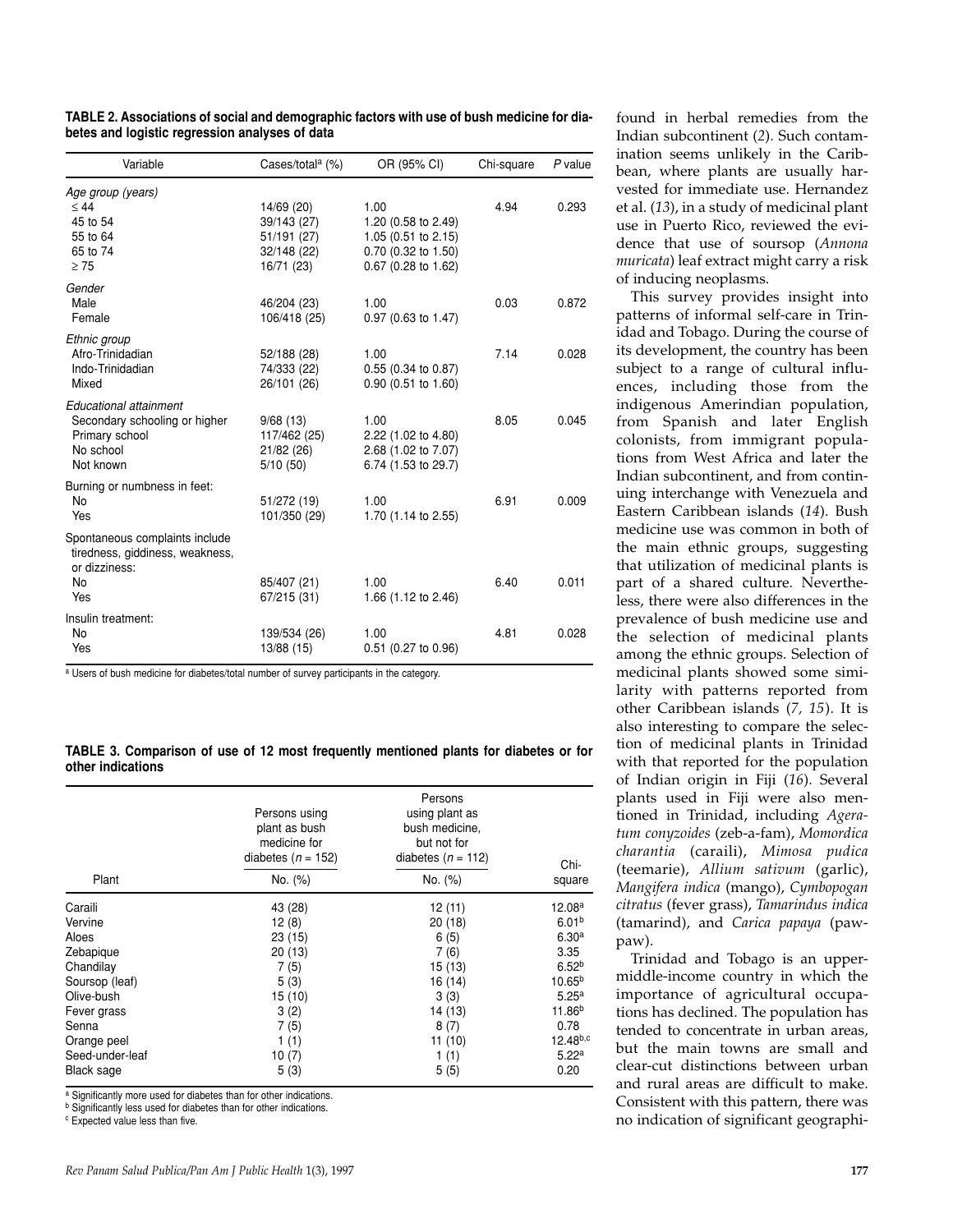cal variation in bush medicine use within Trinidad. Bush medicines are still widely employed despite a relatively advanced health care system that includes universal access to free prescription of pharmaceuticals. Use of bush medicines is less common among those with higher educational attainment and will no doubt continue to decline as external cultural influences become more important. The survey did not find an increase in bush medicine use with age, as might have been expected if more recent birth cohorts were less likely to continue traditional practices. However, it is possible that selection biases associated with attendance at government health centers influenced the different age groups differently.

This study represents one of the larger surveys of medicinal plant use in a middle-income country, but it was not based on a population-wide sample. By sampling from government health centers, an economically less privileged group of the population was recruited. (It should be noted that private general practice may account for half of primary care consultations in the country.) In addition, less frequent users of formal health care, among whom the use of informal folk remedies might be higher, may have been underrepresented by this sampling procedure. Medicinal plants were identified simply from the vernacular names reported by patients, and no attempt was made to collect samples for identification. Seaforth et al. (*6*) have pointed out that identification of species from vernacular names is sometimes unreliable because the same name may be applied to different plants in the same or different regions. Some of the analyses in this study were conducted in the spirit of exploratory data analysis without definite prior hypotheses, and the results should therefore be interpreted cautiously. Despite potential biases and limitations, these results provide an insight into the extent of use of medicinal plants for herbal remedies in a middle-income country with relatively advanced health services.

| Appendix 1. List of plants that were mentioned by more than one survey participant as |  |  |  |  |
|---------------------------------------------------------------------------------------|--|--|--|--|
| herbal remedies <sup>a</sup>                                                          |  |  |  |  |

| Vernacular name                    | Latin name                  | No. of<br>mentions |
|------------------------------------|-----------------------------|--------------------|
| Caraili                            | Momordica charantia         | 55                 |
| Vervine                            | Stachytarpheta jamaicensis  | 32                 |
| Aloes                              | Aloe vera. Aloe barbadensis | 29                 |
| Zebapique                          | Neurolaena lobata           | 27                 |
| Chandilay, shandelier, ball bush   | Leonotis nepetifolia        | 22                 |
| Soursop, soursop leaf              | Annona muricata             | 21                 |
| Olive-bush                         | Bontia daphnoides           | 18                 |
| Fever grass, lemon grass           | Cymbopogan citratus         | 17                 |
| Senna, wild senna                  | Cassia italica              | 15                 |
| Orange peel                        | Citrus sp.                  | 12                 |
| Seed-under-leaf, button-under-leaf | Phyllanthus amarus          | 11                 |
| <b>Black sage</b>                  | Cordia curassavica          | 10                 |
| Christmas bush                     | Eupatorium odoratum         | 8                  |
| Shining bush                       | Peperonia pellucida         | 8                  |
| Carpenter grass, bush              | Justicia pectoralis         | 7                  |
| Periwinkle, old maid               | Catharanthus roseus         | 7                  |
| Shadow bennie, shadom bennie       | Eryngium foetidum           | 7                  |
| Water grass                        | Sambucus simpsonii          | 7                  |
| Celery                             | Apium graveolens            | 6                  |
| Boiscano, bacano, trumpet bush     | Cecropia peltata            | 5                  |
| Detipei, datapayee, obeah bush     | Capraria biflora            | 5                  |
| Ginger                             | Zingiber officinale         | 5                  |
| Mauby bark, mauby                  | Colubrina arborescens       | 5                  |
| Mint                               | [various]                   | 5                  |
| Sweet broom                        | Scoparia dulcis             | 5                  |
| Whitehead broom                    | Parthenium hysterophorus    | 5                  |
| Wonder-of-world                    | Bryophyllum pinnatum        | 5                  |
| Karikeet, caraquite                | Lantana camara              | 4                  |
| Lime leaf, lime bud                | Citrus aurantifolia         | 4                  |
| St. John bush                      | Justicia secunda            | 4                  |
| Twef/tref/threft/treft             | Aristolochia trilobata      | 4                  |
| Barbadine leaf                     | Passiflora quadrangularis   | 3                  |
| Bay leaf                           | Pimenta racemosa            | 3                  |
| Cerrio                             | Sombusus intermedia         | 3                  |
| Garlic                             | Allium sativum              | 3                  |
| Jigger bush                        | Tournefortia hirsutissima   | 3                  |
| Kaisematio, kuze maho              | Urena lobata                | 3                  |
| Molasses                           |                             | 3                  |
| Rabbit bush                        |                             | 3                  |
| Roucou leaves                      | Bixa orellana               | 3                  |
| Zeb-a-fam                          | Ageratum conyzoides         | 3                  |
| Basilique                          | Ocimum americanum           | 2                  |
| Bitter bush with white flower      | Eupatorum villosum          | 2                  |
| Calabash                           | Crescentia cujete           | 2                  |
| Charcoal                           |                             | 2                  |
| Double hibiscus, hibiscus          | Hibiscus rosa-sinensis      | $\overline{c}$     |
| Honeysuckle                        | <b>Bidens reptans</b>       | 2                  |
| Malomey                            | Euphorbia hirta             | 2                  |
| Mat root                           | Aristolochia rugosa         | 2                  |
| Needle bush, railway daisy         | Bidens pilosa               | 2                  |
| Paw-paw                            | Carica papaya               | 2                  |
| <b>Tamarind leaf</b>               | Tamarindus indica           | 2                  |
| Teemarie                           | Mimosa pudica               | 2                  |
| Toosie leaf/toolsie                | Ocimum gratissimum          | $\overline{c}$     |
| Zabocca leaf, avocado leaf         | Persea americana            | 2                  |
| Gotokola                           |                             | 2                  |
| Neeb leaf                          |                             | $\overline{c}$     |
| Pressure bush                      |                             | 2                  |
|                                    |                             |                    |

a 45 others each mentioned once.